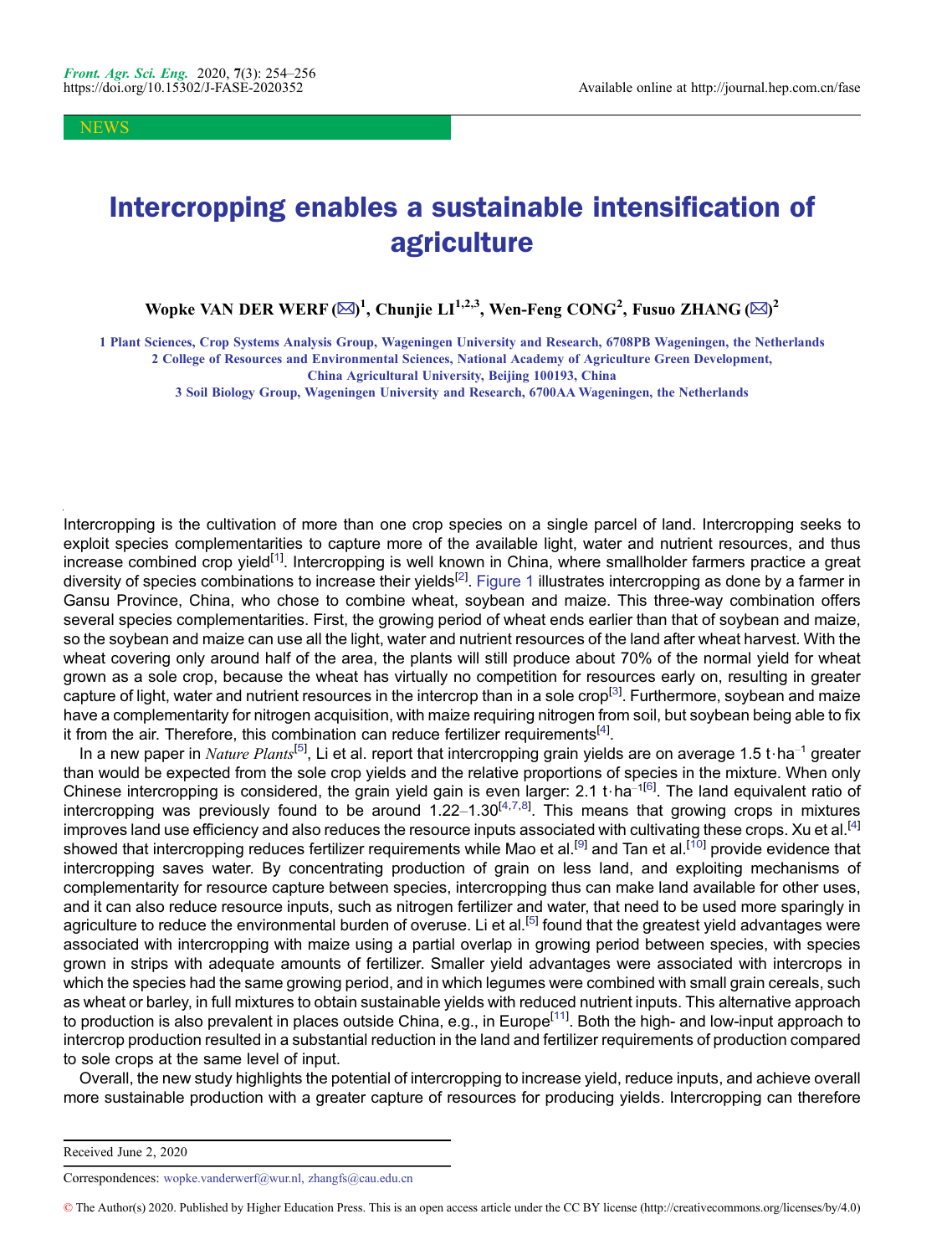<span id="page-1-0"></span>

Fig. 1 Intercropping of wheat, soybean and maize in a smallholder field in Yingping Village along the Yellow River in Gansu Province, China (original photo by Wopke van der Werf).

enable the intensification of agriculture within a reasonable footprint<sup>[[12,13](#page-2-0)]</sup>. Challenges remain to mechanize intercropping and engage farmers and enterprises manufacturing machinery that may be used in intercropping. With global changes necessitating sustainable intensification to maintain yields but reduce the environmental footprint of agriculture, intercropping offers an opportunity that humanity cannot afford to ignore.

## **References**

- 1. Stomph T J, Dordas C, Baranger A, de Rijk J, Dong B, Evers J, Gu C, Li L, Simon J, Jensen E S, Wang Q, Wang Y, Wang Z, Xu H, Zhang C, Zhang L, Zhang W P, Bedoussac L, van der Werf W. Designing intercrops for high yield, yield stability and efficient use of resources: are there principles? Advances in Agronomy, 2020, 160: 1–50
- 2. Li L, Zhang L, Zhang F. Crop mixtures and the mechanisms of overyielding. Levin S A, ed. *Encyclopedia of Biodiversity*, (2nd ed.), 2013, 382– 395
- 3. Zhang L, van der Werf W, Zhang S P, Li B G, Spiertz J H J. Growth, yield and quality of wheat and cotton in relay strip intercropping systems. Field Crops Research, 2007, 103(3): 178–188
- 4. Xu Z, Li C, Zhang C, Yu Y, van der Werf W, Zhang F. Intercropping maize and soybean increases efficiency of land and fertilizer nitrogen use: a meta-analysis. Field Crops Research, 2020, 246: 107661
- 5. Li C, Hoffland E, Kuyper T W, Yu Y, Zhang C, Li H, Zhang F, van der Werf W. Syndromes of production in intercropping impact yield gains. Nature Plants, 2020, 6(6): 653–660
- 6. Li C, Hoffland E, Kuyper T W, Yu Y, Li H, Zhang C, Zhang F, van der Werf W. Yield gain, complementarity and competitive dominance in intercropping in China: a meta-analysis of drivers of yield gain using additive partitioning. European Journal of Agronomy, 2020, 113: 125987
- 7. Yu Y, Stomph T J, Makowski D, van der Werf W. Temporal niche differentiation increases the land equivalent ratio of annual intercrops: a metaanalysis. Field Crops Research, 2015, 184: 133–144
- 8. Martin-Guay M O, Paquette A, Dupras J, Rivest D. The new Green Revolution: sustainable intensification of agriculture by intercropping. Science of the Total Environment, 2018, 615: 767–772
- 9. Mao L, Zhang L, Li W, van der Werf W, Sun J, Spiertz H, Li L. Yield advantage and water saving in maize/pea intercrop. Field Crops Research, 2012, 138: 11–20